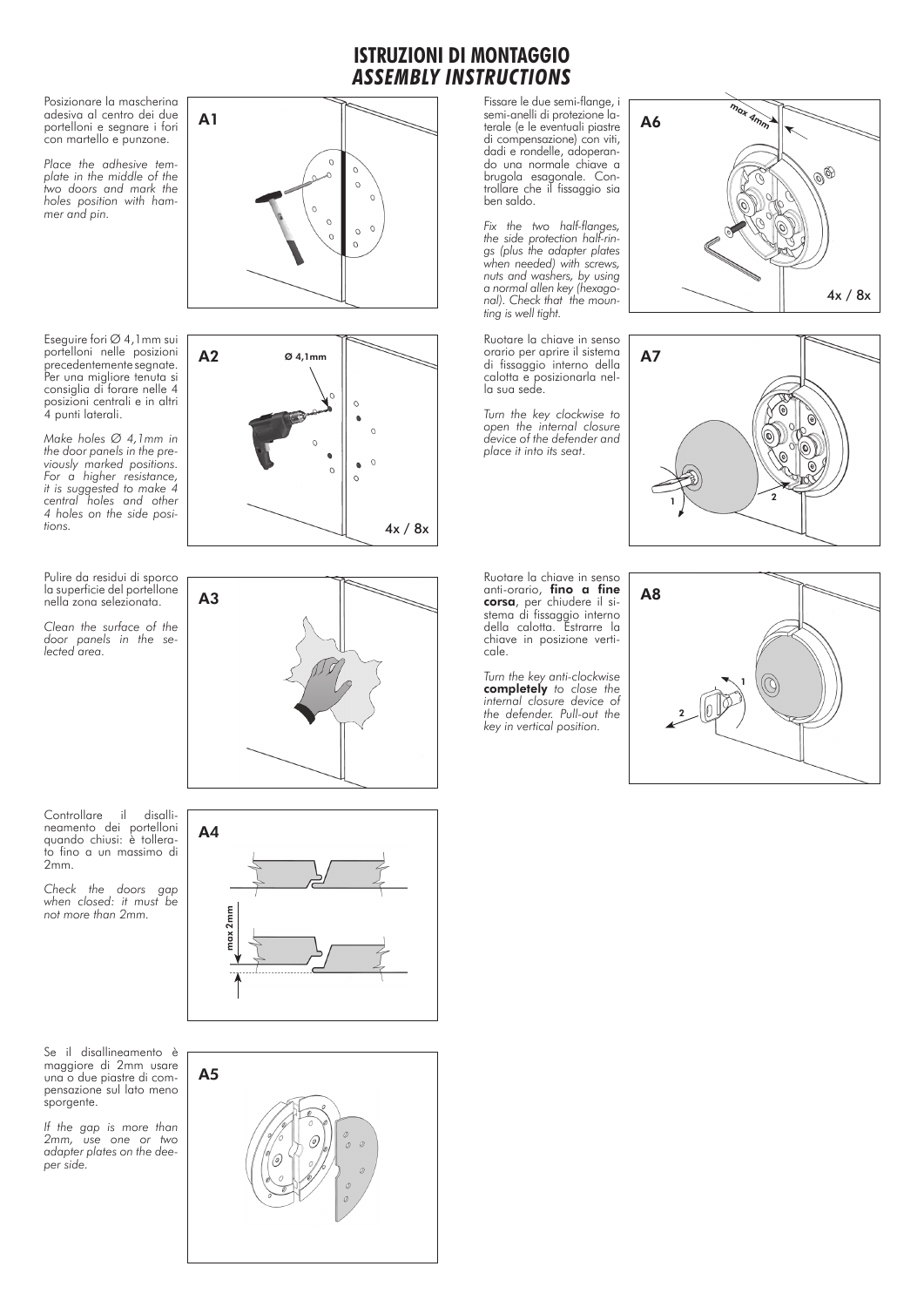## **ISTRUZIONI DI MONTAGGIO (solo per lamiere sottili - max 2,5 mm)** *ASSEMBLY INSTRUCTIONS (only for thin sheet metal - max 2,5mm)*

Posizionare la mascherina adesiva al centro dei due portelloni e segnare i fori con martello e punzone.

*Place the adhesive template in the middle of the two doors and mark the holes position with hammer and pin*

Forare i portelloni nelle posizioni precedentemente segnate con punta da Ø 6mm. Per una tenuta ottimale è necessario forare nelle 4 posizioni centrali e in altri 4 punti laterali.

*Drill the door panels in the previously marked positions with Ø 6mm drill bit. For a higher resistance, it is recommended to make 4 central holes and other 4 holes on the side positions.*

Controllare che dopo la foratura non vi siano bave sporgenti sul bordo dei fori.

*Check that the holes' edge is free of burrs.*

B1  $\Omega$  $\circ$  $\Omega$  $\mathcal{C}$ 

B<sub>2</sub> Ø 6mm  $\Omega$ 8x



Posizionare i rivetti filettati sui fori precedentemente realizzati.

*Place the blind rivet nuts on the previously made holes* 



*Fix the blind rivet nuts by using a proper setting tool (not included). Use a M4 insert and check that the rivet is well tight, following the sequence shown in the picture.* 





Pulire da residui di sporco la superficie del portellone nella zona selezionata*.*

B6

*Clean the surface of the door panels in the selected area* 

Controllare il disallineamento dei portelloni quando chiusi: è tollerato fino a un massimo di 2mm.

*Check the doors gap when closed: it must be not more than 2mm*

Se il disallineamento è maggiore di 2mm usare una o due piastre di compensazione sul lato meno sporgente.

*If the gap is more than 2mm, use one or two adapter plates on the deeper side* 

Fissare le due semi-flange, i semi-anelli di protezione laterale (e le eventuali piastre di compensazione) con le viti, adoperando una normale chiave a brugola esagonale. Controllare che il fissaggio sia ben saldo.

*Fix the two half-flanges, the side protection halfrings (plus the adapter plates when needed) with screws, by using a normal allen key (hexagonal). Check that the mounting is well tight.*

Ruotare la chiave in senso orario per aprire il sistema di fissaggio interno della calotta e posizionarla nella sua sede.

*Turn the key clockwise to open the internal closure device of the defender and place it into its seat*

Ruotare la chiave in senso anti-orario, **fino a fine** corsa, per chiudere il sistema di fissaggio interno della calotta. Estrarre la chiave in posizione verticale.

*Turn the key anti-clockwise*  completely *to close the internal closure device of the defender. Pull-out the key in vertical position.*









B11 1 2